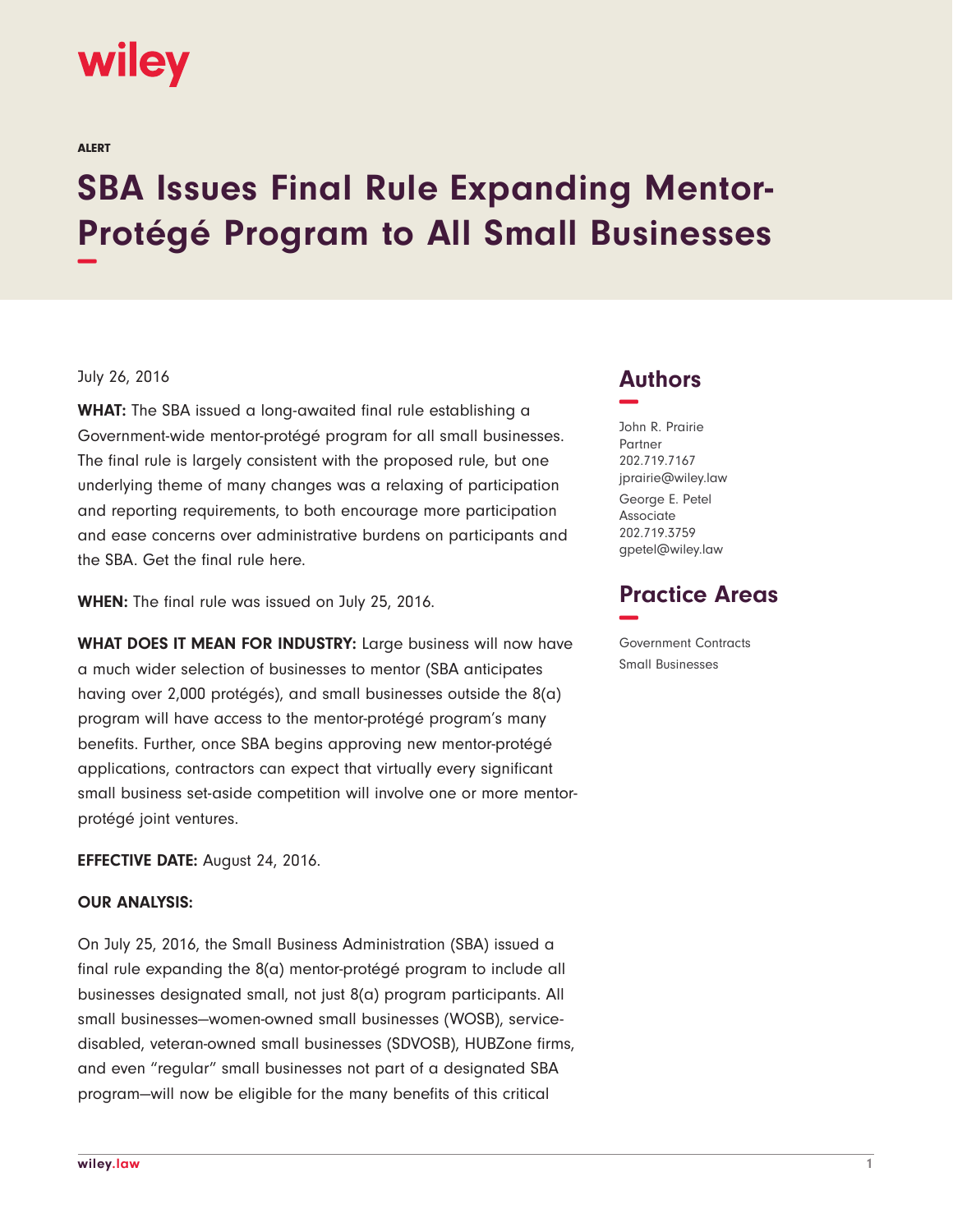business development tool.

As discussed previously after SBA issued its proposed rule, the purpose of the mentor-protégé program is to encourage approved mentors to provide various forms of business development assistance to protégé firms. For small business, the program provides an opportunity to obtain valuable technical, management, financial and/or contracting assistance from established government contractors. The primary incentive for large businesses to participate as mentors is the ability to form a joint venture with their protégé to pursue small business set-aside contracts. Starting on August 24, 2016, all types of small businesses will be eligible to participate in the mentor-protégé program and pursue small business set-aside contracts with their large business mentors, provided they meet SBA's qualifications and joint venture requirements.

# **Qualifications of Mentors and Protégés**

Consistent with SBA's stated objective, the new Government-wide mentor-protégé program is very similar to the current program for participants in the SBA's 8(a) Business Development program.

The rule retains essentially the same qualification requirements for becoming a mentor that currently apply for the 8(a) mentor-protégé program: a mentor must be a for-profit business that demonstrates a commitment and the ability to assist small business concerns. To meet these requirements, the mentor must possess good character, may not be currently suspended or debarred, and, most importantly, can impart value to a protégé firm due to lessons learned and practical experience. Notably, the final rule removed the requirement in the proposed rule that the mentor "possesses a good financial condition," as SBA agreed with comments that such a requirement was confusing and not directly relevant to whether a firm would be a good mentor. The final rule was changed to require instead that the mentor demonstrate that it can meet its obligations outlined in the mentor-protégé agreement.

Also consistent with the current framework, under the final rule a mentor can have no more than one protégé at a time, but can have up to three protégés if authorized by the SBA. Obtaining SBA approval for an additional protégé requires the mentor to demonstrate that the additional mentor-protégé relationship will not adversely affect the development of either protégé firm. The final rule also permits a small business to be both a protégé and a mentor, with SBA approval.

The rule makes significant changes to the qualification requirements for protégés by opening the mentorprotégé program up to "larger" and more established small businesses. The rule eliminates the current the 8 (a) program protégé qualifications, and would allow firms participating in all SBA programs to qualify as protégés as long as they qualify as small under their primary NAICS code. In a departure from the proposed rule, firms that are not small under their primary NAICS code will be allowed to form mentor-protégé relationships under a secondary NAICS code where they qualify as small, as long as the prospective protégé can demonstrate that such a relationship is a "logical progression for the firm and will further develop current capabilities." SBA warned that the mentor-protégé program was not intended to allow firms that have outgrown their primary NAICS code to enter into a completely new industry, but agreed that a firm already growing into a secondary industry could benefit.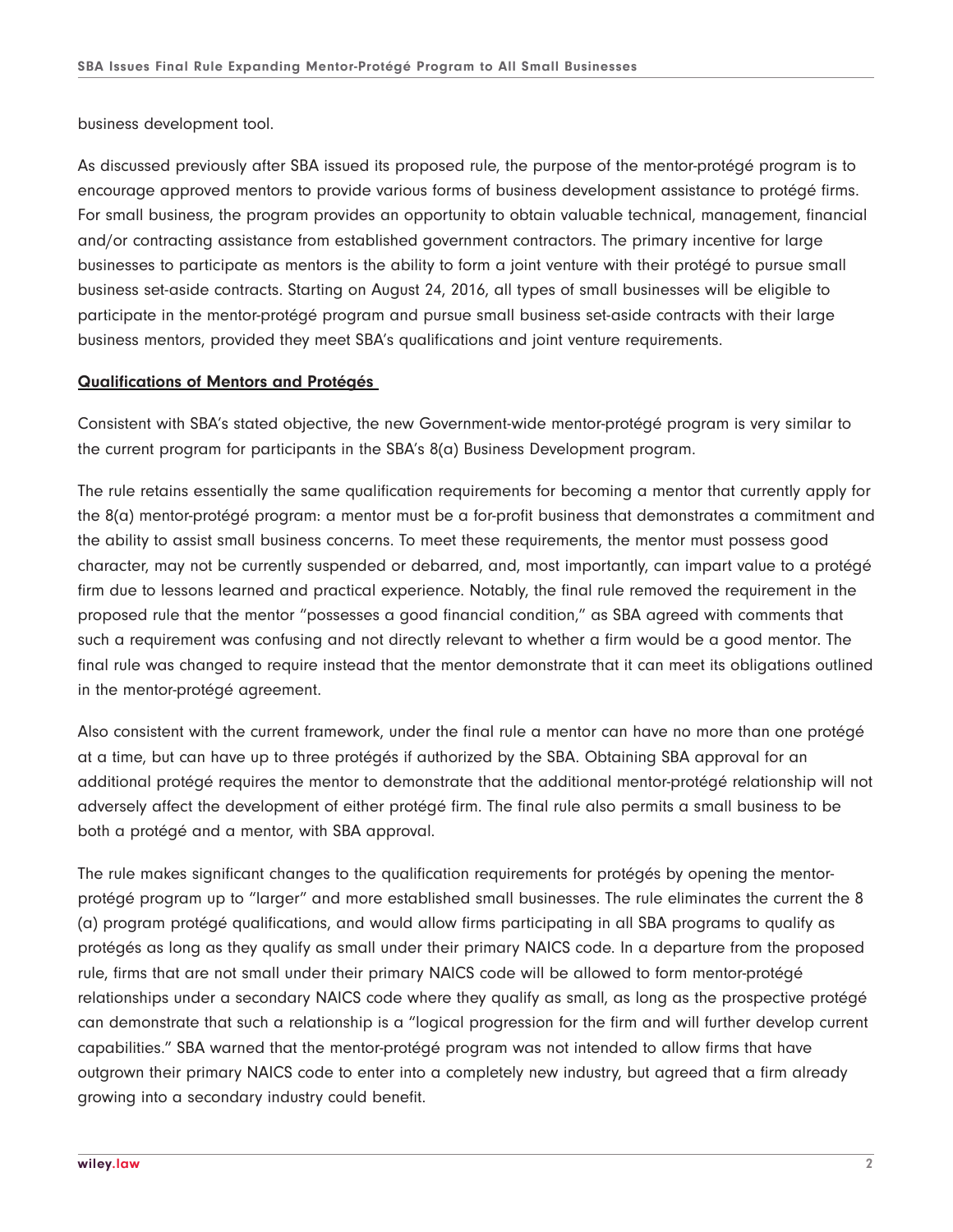In the final rule, SBA removed the requirement in the proposed rule that that prospective protégé firms obtain formal SBA verification of their small business size status before receiving approval to participate in a mentorprotégé relationship. SBA agreed with comments that argued SBA's size protest mechanism was sufficient to protect the integrity of the program without this extra step. SBA thus clarified that approval of a mentorprotégé agreement would not be a formal determination of size eligibility by the SBA.

In the proposed rule, the SBA proposed to limit the duration of mentor-protégé agreement to three years, and to permit a protégé to have one three-year mentor protégé agreement with one entity and one three-year mentor protégé agreement with another entity. Because of concerns that three years was too short to form a meaningful relationship, the final rule continues to authorize two three-year mentor-protégé agreements with different mentors, but will allow each to be extended for a second three years provided the protégé has received the agreed-upon business development assistance and will continue to receive additional assistance.

#### **Joint Venture Requirements**

The rule also makes a number of changes to the rules governing the formation and approval of joint ventures. The rule clarifies that the joint venture must be created through a formal written document setting forth all of the responsibilities of the parties as a partnership, regardless of whether a new legal entity, such as a limited liability company, is formed or not. The SBA had considered requiring the creation of a new legal entity for the joint venture, but the final rule continues to allow informal joint ventures. However, the final rule clarifies the potential consequences of an informal joint venture, such as the joint venture being considered a partnership under state law, with the attendant fiduciary duties imposed upon the partners.

Consistent with the proposed rule, the final rule eliminates the option to create a joint venture entity populated with employees who will be performing the contract. Instead, the joint venture entity must be unpopulated or populated only with administrative personnel. The SBA's concern is that the large business mentor would populate the joint venture with its own employees, and it would be too difficult to determine what benefits the protégé is receiving from the relationship.

The final rule allows mentors to own up to 40% of their small business protégés. The final rule does not adopt the proposal to require mentors to divest this ownership interest once the mentor-protégé agreement expires. SBA agreed with many comments that argued the SBA's affiliation regulations were sufficient. The final rule also recognizes that having the mentor serve as a subcontractor to the protégé is a recognized form of assistance under the program.

Consistent with the proposed rule, the final rule states that contracting agencies must consider the past performance of the members of a joint venture when considering the past performance of an entity submitting an offer as a joint venture. This was in recognition of the difficulty newly established joint ventures have in demonstrating positive past performance where the agency requires the specific joint venture entity itself to have the experience and past performance, rather than the individual joint venture partners.